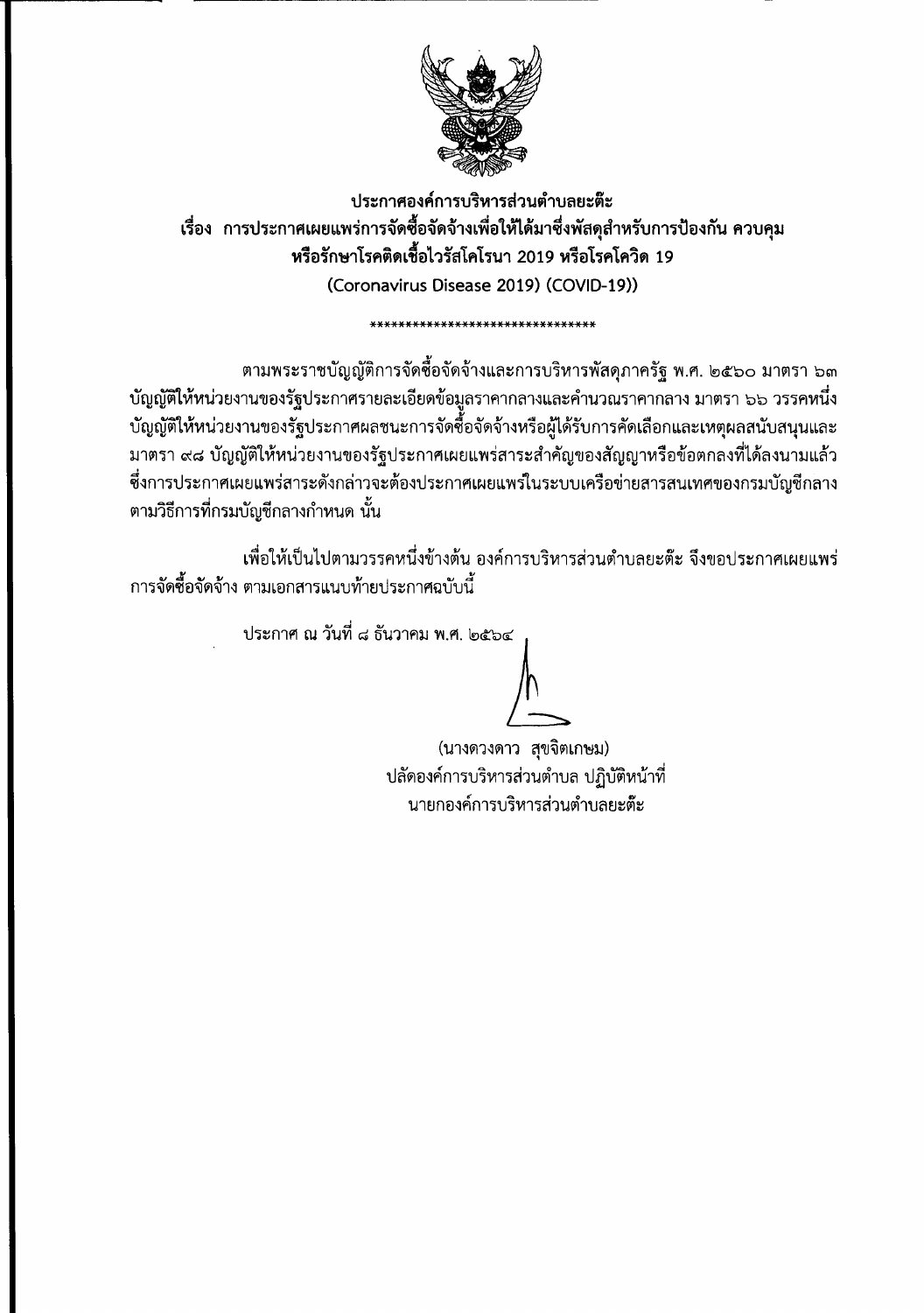## การประกาศเผยแพร่การจัดซื้อจัดจ้างเพื่อให้ได้มาซึ่งพัสดุ

สำหรับการป้องกัน ควบคุม หรือรักษาโรคติดเชื้อไวรัสโคโรนา ๒๐๑๙ หรือโรคโควิด ๑๙ (Coronavirus Disease 2019 (COVID-19))

้องค์การบริหารส่วนตำบลยะต๊ะ อำเภอรามัน จังหวัดยะลา

| ลำดับที่ | เลขประจำตัวผู้เสียภาษี/ | ชื่อผู้ประกอบการ | รายการพัสดุที่จัดซื้อจัดจ้าง                             | จำนวนเงินรวม<br>ที่จัดซื้อจัดจ้าง | เอกสารอ้างอิง           |               |                  | ราคากลาง               |
|----------|-------------------------|------------------|----------------------------------------------------------|-----------------------------------|-------------------------|---------------|------------------|------------------------|
|          | เลขประจำตัวประชาชน      |                  |                                                          |                                   | วันที่                  | เลขที่        | ่ เหตุผลสนับสนุน |                        |
| ෧        | ෧෧෮෮෨෮෮෧෪෫෧෧            | ร้านสารพันยา     | ค่าเวชภัณฑ์ที่ไม่ใช่ยาหรืออุปกรณ์การแพทย์                | ಡ,๖๕೦.೦೦                          | ๒๙ เม.ย. ๖๔๓ INV-๐๐-๒๑- |               | ๔                | ಡ,៦๕೦.೦೦               |
|          |                         |                  | วัสดุควบคุม คัดกรอง การติดตาม การป้องกัน                 |                                   |                         | ෧෬෧           |                  |                        |
|          |                         |                  | โรคติดต่อโคโรนา ๒๐๑๙                                     |                                   |                         |               |                  |                        |
| စြ       | ต๙๕๐๖๐๐๔๐๗๙๕๗           | ซัรฟาร์การค้า    | ค่าวัสดุอุปกรณ์สำหรับสถานที่กักตัวฯ ประจำ                | $C,$ ond $C$ .00                  | ๒๙ เม.ย. ๖๔             | ഠ෧/ഠ๕         | $\propto$        | ๔,๑๗๕.๐๐               |
|          |                         |                  | ตำบลยะต๊ะ                                                |                                   |                         |               |                  |                        |
| ണ        | ෧๙๕෮๖෮෮෮෧ඁෳ෮෧           | ุนางสาวนูมัสนัะ  | ค่าจ้างทำและจัดส่งอาหารให้กับศูนย์กักกัน                 | <b>๔๐,๓๐๐.๐๐</b>                  | ด๗ พ.ค. ๖๔              |               | ๔.               | <b>¢o,</b> moo.oo      |
|          |                         |                  | เจะแว ตำบลยะต๊ะสำหรับผู้ถูกักกันและเจ้าหน้าที่ประจำศูนย์ |                                   |                         |               |                  |                        |
|          |                         |                  | การป้องกันโรคติดเชื้อไวรัสโคโรน่า ๒๐๑๙                   |                                   |                         |               |                  |                        |
| ๔        | ෧෧෮෮෨෮෮෧෫෫෧෧෧           | ร้านสารพันยา     | ค่าเวชภัณฑ์ที่ไม่ใช่ยาหรืออุปกรณ์การแพทย์                | ๕,๕๑๐.๐๐                          | ด๗ พ.ค. ๖๔              | INV-oo-๒๑-    | ھ                | ๕,๕๑๐.๐๐               |
|          |                         |                  | วัสดุควบคุม คัดกรอง การติดตาม การป้องกัน                 |                                   |                         | ๒๒๖           |                  |                        |
|          |                         |                  | โรคติดต่อโคโรนา ๒๐๑๙                                     |                                   |                         |               |                  |                        |
| ๕        | ต๙๕๐๖๐๐๔๐๗๙๕๗           | ซัรฟาร์การค้า    | ค่าวัสดุอุปกรณ์สำหรับสถานที่กักตัวฯ ประจำ                | $m, \leq m$ $O$ . $OO$            | ๗ ก.ค. ๖๔               | ഠ෧/ഠ๗         | ๔                | $m, \leq m$ $O$ . $OO$ |
|          |                         |                  | ตำบลยะต๊ะ                                                |                                   |                         |               |                  |                        |
| ৯        | ෧෧෮෮෨෮෮෧෬෬෨෦෫           | ร้านสารพันยา     | ่ค่าเวชภัณฑ์ที่ไม่ใช่ยาหรืออุปกรณ์การแพทย์               | ளை, <b>c</b> oo.oo                | ๗ ก.ค. ๖๔               | INV-00-๒๑-    | ๔                | ดต,๔๐๐.๐๐              |
|          |                         |                  | วัสดุควบคุม คัดกรอง การติดตาม การป้องกัน                 |                                   |                         | <i>କାର୍ବା</i> |                  |                        |
|          |                         |                  | โรคติดต่อโคโรนา ๒๐๑๙                                     |                                   |                         |               |                  |                        |
| ബ്       | ෧෧෮෮෨෮෮෧෪෫෧෧            | ร้านสารพันยา     | ่ค่าเวชภัณฑ์ที่ไม่ใช่ยาหรืออุปกรณ์การแพทย์               | $\alpha$ ,000.00                  | ๗ ก.ค. ๖๔               | INV-oo-๒๑-    | ๔                | $\alpha$ ,000.00       |
|          |                         |                  | วัสดุควบคุม คัดกรอง การติดตาม การป้องกัน                 |                                   |                         | ດຫລ           |                  |                        |
|          |                         |                  | โรคติดต่อโคโรนา ๒๐๑๙                                     |                                   |                         |               |                  |                        |
|          |                         |                  |                                                          |                                   |                         |               |                  |                        |